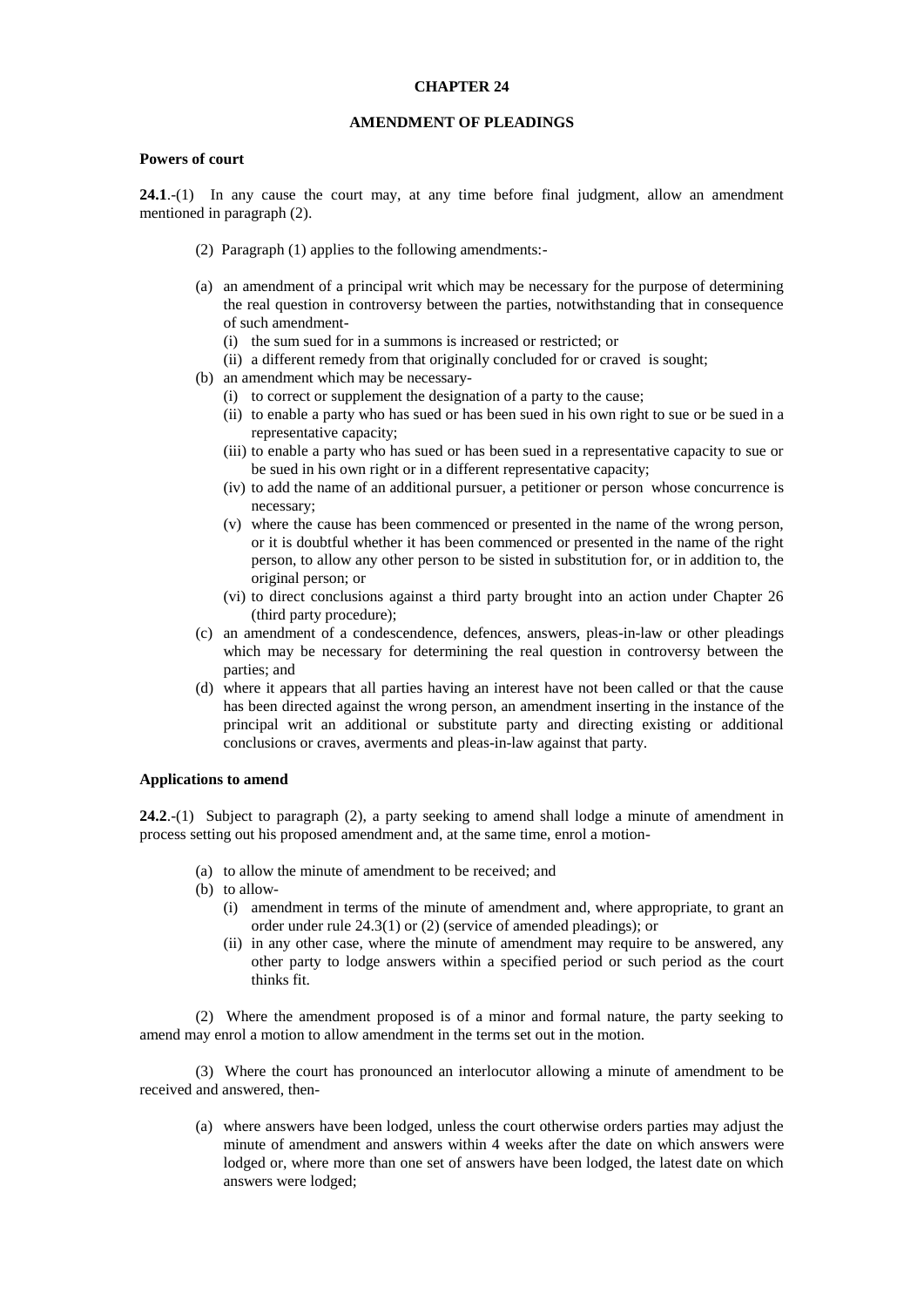- (b) the party who has lodged the minute of amendment shall-
	- (i) where answers have been lodged, within 14 days after the expiry of the period for adjustment of the minute of amendment and answers or any continuation of it, or
	- (ii) where no answers have been lodged, within 14 days after the expiry of the period for lodging answers or any prorogation of it,

enrol a motion to amend the writ or other pleadings in terms of the minute of amendment and answers (if any) or for other further procedure, as the case may be.

(4) Where a party fails to enrol a motion under paragraph (3)(b), the court shall appoint the cause to be put out on the By Order Roll and,having heard parties on that roll, may-

- (a) if moved to do so, allow the amendment;
- (b) make such order as to further procedure as it thinks fit; and
- (c) in any event, make such order in respect of expenses as it thinks fit.

(5) Where a party to a cause before the Inner House enrols a motion to amend a record in terms of a minute of amendment and answers (if any), he shall at the same time enrol for an order for further procedure; and if it is reasonably practicable to do so, the party shall specify the nature of such further procedure.

# **Service of amended pleadings**

**24.3**.-(1) In an undefended action where no appearance has been entered or in an unopposed petition or note, unless the amendment is formal in character, the court shall-

- (a) order that a copy of the principal writ as amended be served on a specified person; and
- (b) allow that person to lodge defences or answers, as the case may be,within such period as the court thinks fit.

(2) Where an amendment under rule  $24.1(2)(d)$  (all parties not, or wrong person, called) has been made-

- (a) the court shall order that a copy of the pleadings as so amended be served by the party who made the amendment on that additional or substitute party with a notice in Form 24.3 specifying the date by which defences or answers, as the case may be, must be lodged; and
- (b) the party who made the amendment shall lodge in process-
	- (i) a copy of the pleadings as amended;
	- (ii) a copy of the notice mentioned in sub-paragraph (a);
	- (iii) a copy of the interlocutor ordering service; and
	- (iv) a certificate of service.

(3) When paragraph (2) has been complied with, the cause as so amended shall proceed in every respect as if that party had originally been made a party to the cause.

## **Expenses and conditions of amendment**

**24.4**. The court shall find the party making an amendment liable in the expenses occasioned by the amendment unless it is shown that it is just and equitable that the expenses occasioned by the amendment should be otherwise dealt with, and may attach such other conditions as it thinks fit.

## **Effect of amendment on diligence**

- **24.5**. Where an amendment has been allowed, the amendment shall-
	- (a) not validate diligence used on the dependence of a cause so as to prejudice the rights of creditors, of the party against whom the diligence has been executed, who are interested in defeating such diligence; and
	- (b) preclude any objection to such diligence stated by a party or any person by virtue of a title acquired or in right of a debt contracted by him subsequent to the execution of such diligence.